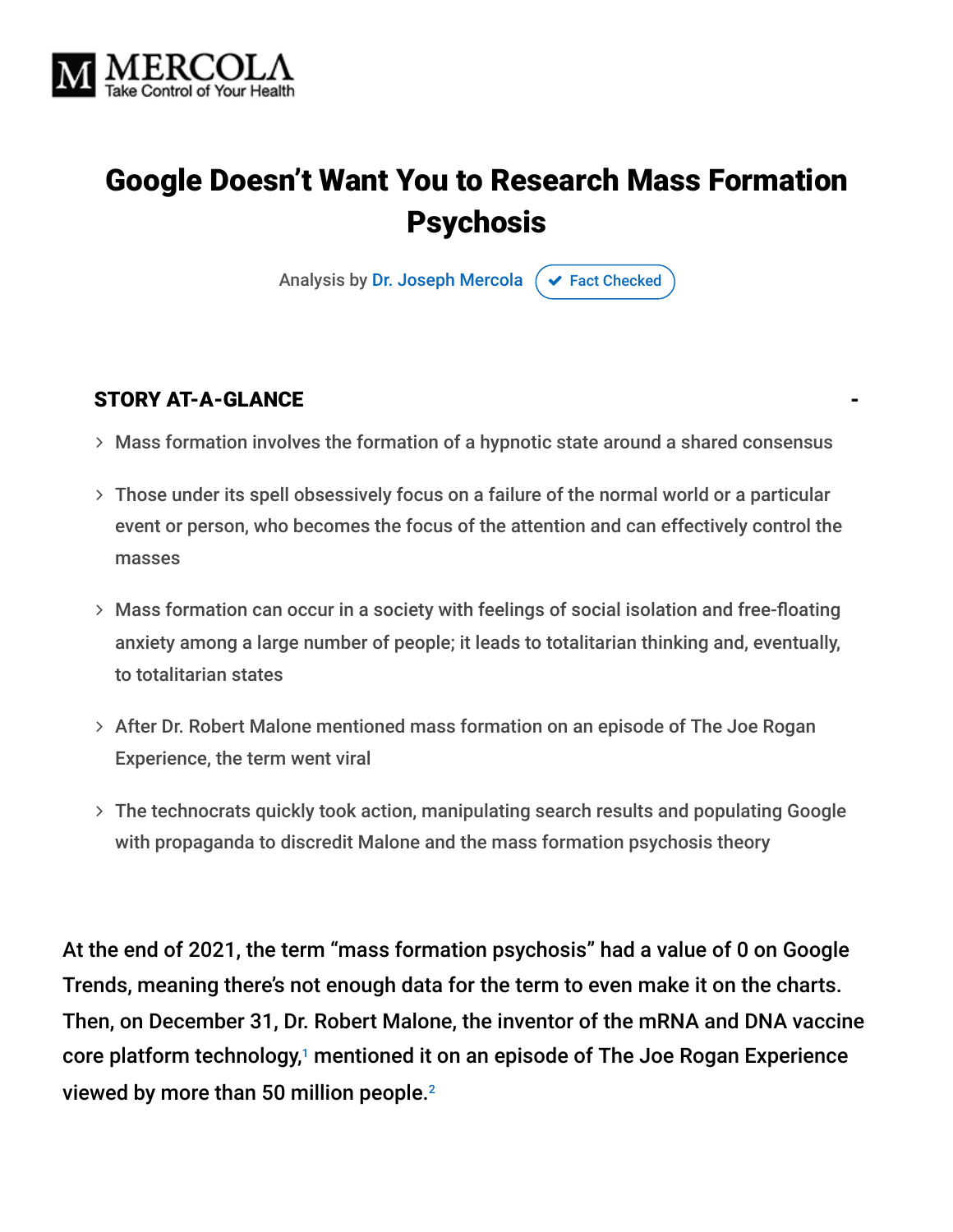The term, which provides a coherent explanation of why so many people have fallen victim to the unbelievable lies and propaganda of the mainstream COVID-19 narrative, went viral. On January 2, 2022, mass formation psychosis reached a value of 100 on Google Trends,<sup>3</sup> which means it had reached peak popularity.

# Google Manipulates Reality Around 'Mass Formation Psychosis'

The technocrats quickly took action, adding a rarely seen warning that popped up for those searching the suddenly popular phrase in the early days of 2022. It read, "It looks like these results are changing quickly. If this topic is new, it can sometimes take time for results to be added by reliable sources." 4

In reality, the topic is not new. Mattias Desmet, professor of clinical psychology at the University of Ghent in Belgium, who has 126 publications to his name,<sup>5</sup> has been studying it for many years, and the phenomenon actually dates back over a hundred years. One of the earliest works on the subject, according to Malone, is an 1841 book titled, "Extraordinary Popular Delusions and The Madness of Crowds," which details "the irrational behaviors of crowds." 6

You won't find any of this  $-$  at least not easily  $-$  if you search on Google for "mass" formation psychosis" today, however, as it's all been effectively buried by Big Tech. What you will find is the results of an orchestrated and carefully vetted links to sites that help control the mainstream narrative around the topic. This not only serves to twist the meaning of the term but also to discredit Malone, a classic Orwellian Doublespeak move.

The top search results include headlines like "An anti-vaxx scientist said 'mass formation psychosis' caused people to follow COVID-19 measures. Psychologists say there's no such thing," (Business Insider<sup>7</sup>) and "Fact Check-No evidence of pandemic 'mass formation psychosis', say experts speaking to Reuters" (Reuters $^{\circ}$ ). Rogan's interview with Malone was also taken down by YouTube.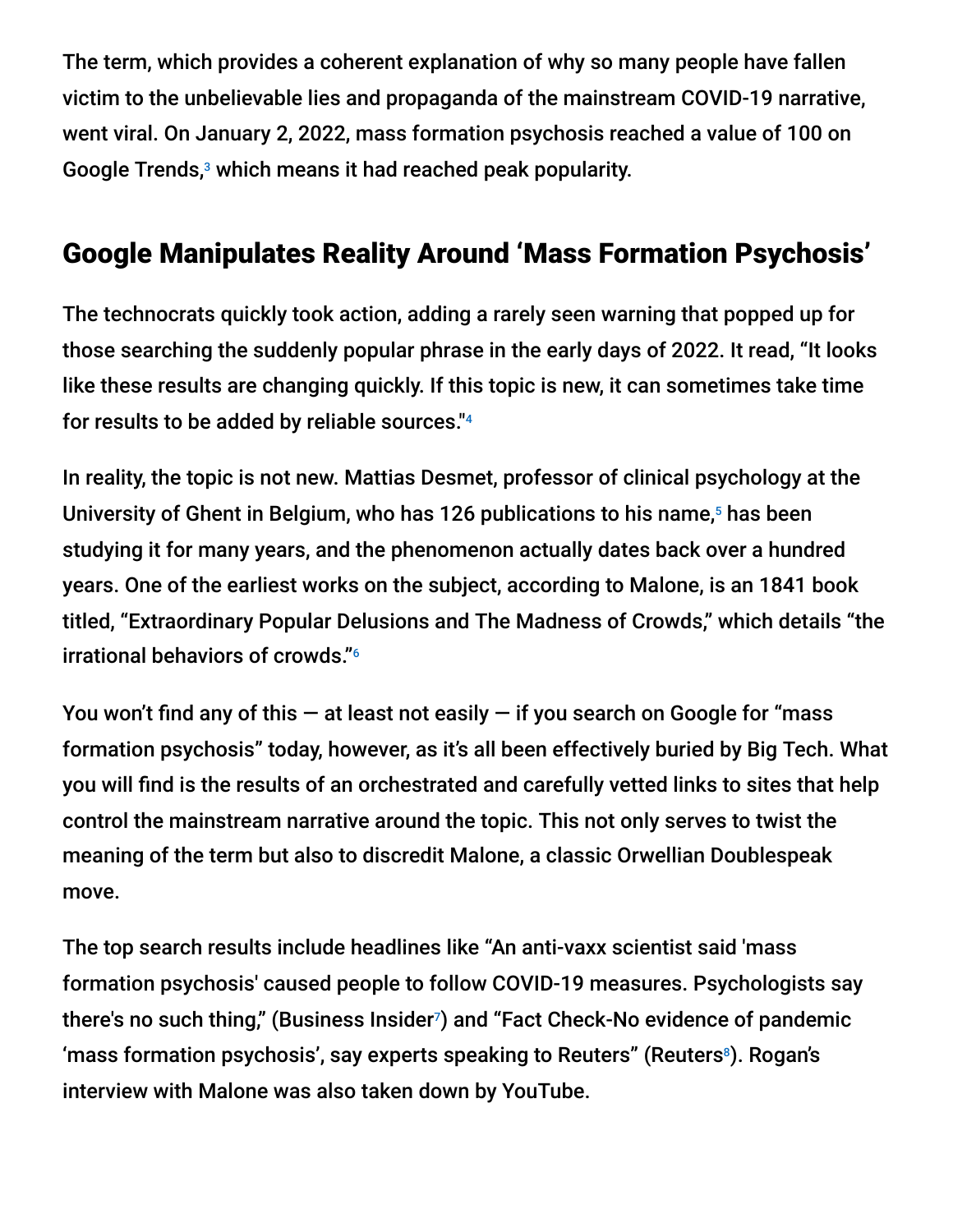Outrageously, one of the "expert fact checkers" used by the AP to discredit Malone and mass formation psychosis is Jay Van Bavel, a New York University assistant professor of psychology and neural science who not only stated he had never heard of the phrase and could not find it in peer-reviewed literature, but also has encouraged the use of "behavioral science" to "nudge" and "motivate" people to obey the official COVID-19 narrative.<sup>9</sup> On January 10, Malone wrote:<sup>10</sup>

*"[T]here has been an amazingly coordinated effort to shoot the messenger and actively character assassinate (or "defenstrate") me as a surrogate while avoiding any reference to the highly credentialed academic Professor Dr. Mattias Desmet who actually developed the theory and has documented the extensive evidence in an upcoming academic book.*

*… In this coordinated propaganda and censorship response, we can clearly see the hands of the BBC-led Trusted News Initiative, the Scientific Technological Elite, the transnational investment funds and their World Economic Forum allies which control Pfizer and most of Big Pharma, Legacy Media and Big Tech (and many national governments) acting in real time to suppress a growing awareness by the general public of having been actively manipulated using crowd psychology tools to generate clinically significant fear and anxiety of COVID-19 (otherwise known as "Coronaphobia") to advance their agendas on a global scale."*

#### What Is Mass Formation Psychosis?

In the video above, you can see Thomas Patrick Carrigan interview Malone, Desmet and board-certified internist and cardiologist Dr. Peter McCullough about mass formation psychosis. Don't be confused by the term mass, it is just psychological speak for crowd. Crowd formation is the same as mass formation.

Formation is the sudden cohesion of the group (the crowd) around a shared consensus. Desmet says he prefers the term mass formation  $-$  not mass formation psychosis  $$ because he doesn't want to use a diagnostic term and the word "psychosis" has a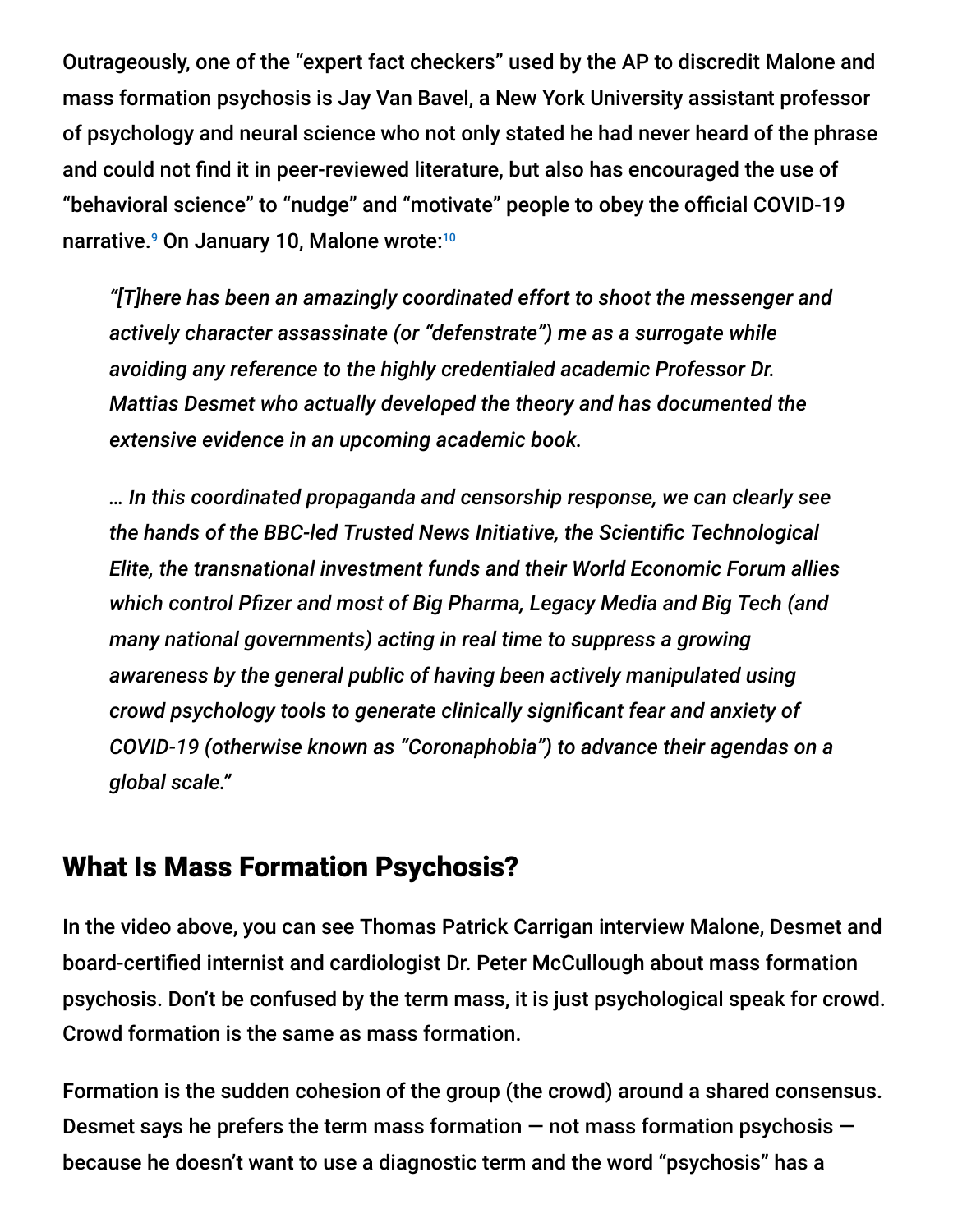stigma and medical meaning attached to it. Either way, both terms have the same meaning, which involves the formation of a hypnotic state.

Desmet's upcoming book, "The Psychology of Totalitarianism," explains that mass formation has grown over the last 200 years. On a grand scale, mass formation leads to totalitarian thinking and, eventually, to totalitarian states. He details the four conditions needed to achieve mass formation on a large scale, which include cognitive dissonance and psychological pain — factors that often leave people desperate for change and a way to escape:<sup>11</sup>

- 1. Feelings of social isolation and being alone among a large number of people
- 2. Feelings that your life is pointless and meaningless
- 3. High levels of free-floating anxiety
- 4. High levels of free-floating frustration and aggression

According to an abridged excerpt from Desmet's book: 12

*"If under these conditions a narrative is distributed through the mass media which indicates an object of anxiety and provides a strategy to deal with this object of anxiety, then all the free floating anxiety might be associated to this object and a huge willingness might be observed to participate in the strategy to deal with the object of anxiety.*

*At the same time, the field of attention gets narrower until it only contains the part of reality that is indicated by the narrative and people lose their capacity to take into account the other aspects of reality (what makes them often utterly irrational)."*

# The More Absurd It Gets, the More Successful It Will Be

People want to remove their feelings of social isolation and anxiety. Toward that end, mass formation involves obsessive focusing on a failure of the normal world or a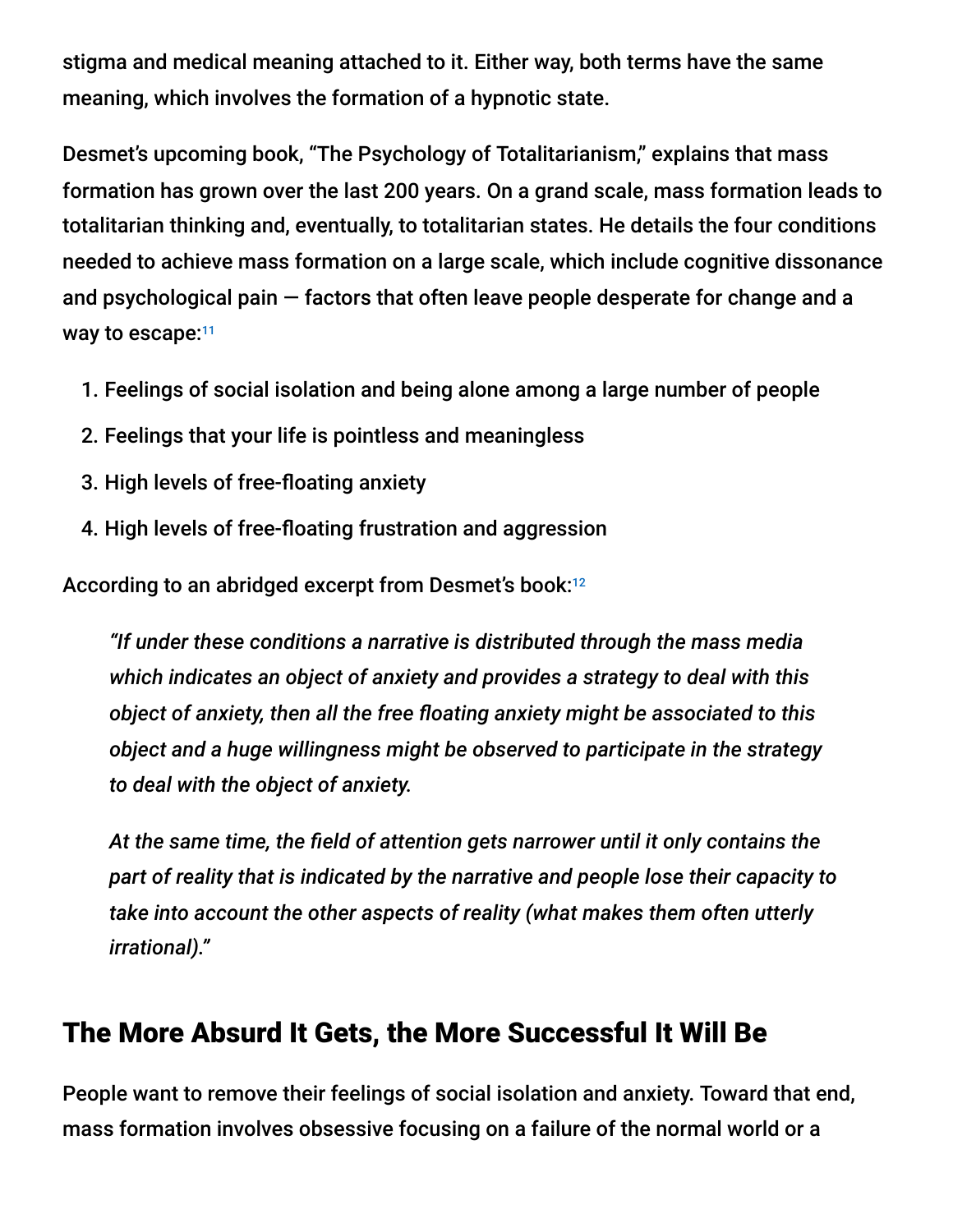particular event or person, who becomes the focus of the attention  $-$  and the more absurd the narrative becomes, the better. Desmet says in the video above: 13

*"The narrative that leads to the mass formation typically becomes more and more absurd, and the strange thing is that people don't seem to notice this … The reason why people buy into the narrative is not, in the first place, because the narrative is correct or scientific or accurate.*

*The reason why people buy into the narrative is because it creates this new social bond. That's why typically during mass formation, the people who don't want to conform to the masses, who don't go along with the narrative, are typically [accused of] lacking citizenship and solidarity."*

Desmet says that the more absurd the narrative and its surrounding measures become, the more successful they will be for a certain part of the population, usually about 30%, because the measures function as rituals, through which an individual shows that they are less important than the collective masses: 14

*"A ritual is a kind of behavior that is without pragmatic meaning or sense, which is a symbolic kind of behavior through which an individual shows that it belongs to a collective and that it wants to sacrifice something of itself, which is important, in favor of the collective."*

Another irony is that the higher the level of education, the more susceptible people usually are to mass formation, Desmet says. "The people who try to get advanced degrees are usually people who think that social status is very important. And that could be the reason they are inclined to conform with the mainstream narrative."<sup>15</sup> It may also explain why so many physicians and academics have bought into the propaganda, ignoring science in favor of the collective narrative.

### Fanaticism Allows for Lies, Manipulation

Those who are under the spell of mass formation psychosis are so convinced that their narrative will save the world that they feel justified in using manipulative tactics and lies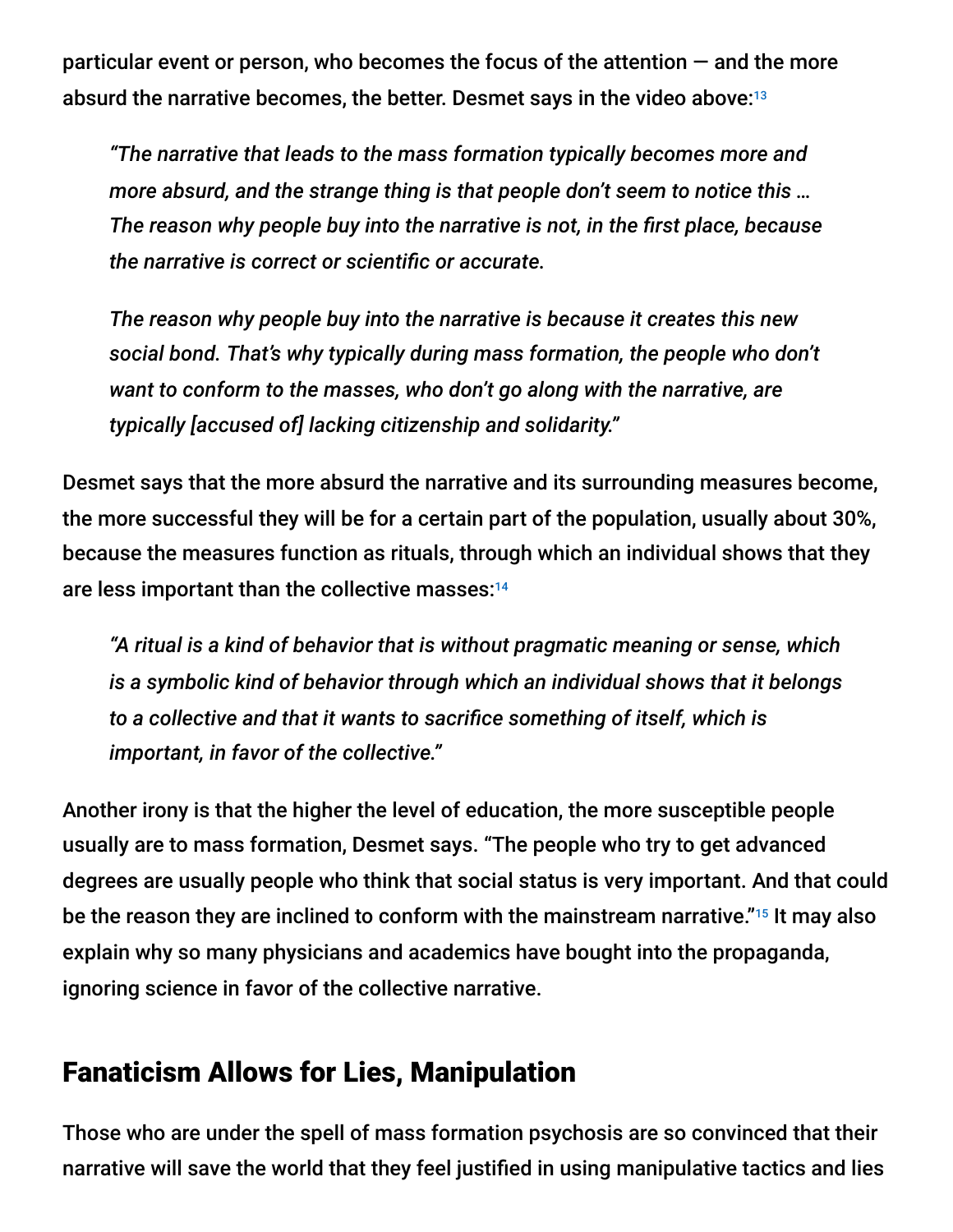to protect it, Desmet explains, exemplifying Plato's noble lie  $-$  the notion that, in the case of high-status individuals or designated public leaders, it's acceptable to lie if the lie is made in the interest of the common good. According to Desmet: 16

*"Once you understand the nature of mass formation, you also understand what you can do about it. But that doesn't mean that it is easy to do something about it. The process of mass formation is a kind of hypnosis. Most scholars agree that it is very hard to wake people up from such a state of mass formation. Mass formation is a phenomenon that's provoked by a voice.*

*It's the voice of a leader, the voice that is distributed time and time again through the mass media, that keeps people in the grasp of mass formation, and the leader himself is also grasped in this process of mass formation … both the hypnotist and the hypnotized are into the process."*

Who's the leader today? "The experts. The authority and the technocrats you could say," Desmet says. The way out involves having the courage to speak the truth, even though doing so is typically extremely dangerous.

The ancient Greeks had a word for this  $-$  parrhesia, which is having the courage to speak the truth in spite of danger. But as Desmet explains, while those who try to reveal knowledge that is in conflict with the narrative put themselves at risk, if no one speaks the truth, society cannot continue to function.

### Four Steps to End Mass Formation Psychosis

The first step to ending mass formation, which is also the most important, is speaking out against the official narrative if things seem off to you. "If you want to make the mass formation less deep, then it is quintessential that there are people who continue to speak out and [are a] dissonant voice in society, because this will disrupt the process of mass formation," says Desmet. 17

The second step involves connecting with other people in the real world who have a similar viewpoint as you or a feeling that something is wrong. Forming small networks in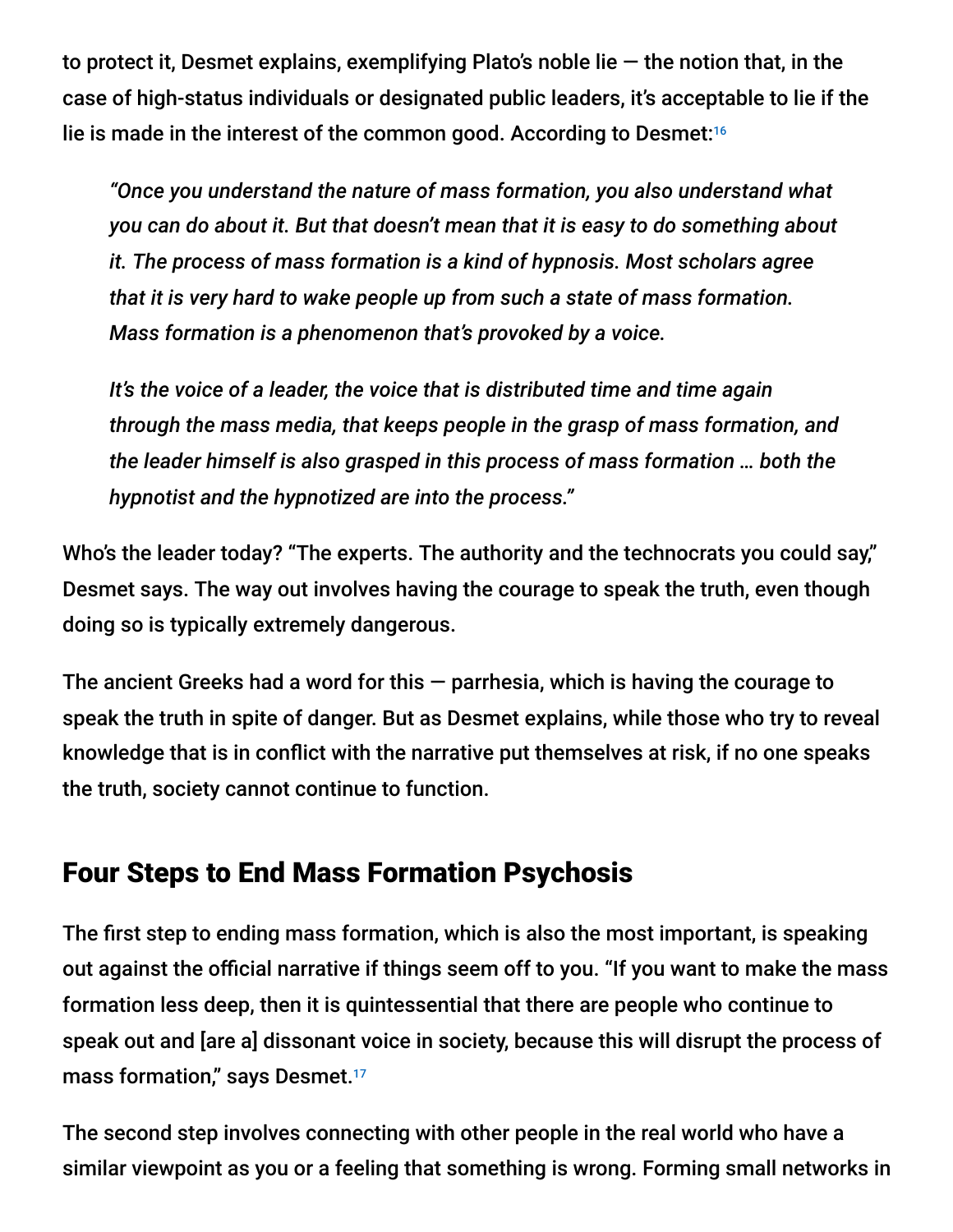your community will help you break the mass formation cycle. It's important, however that when you speak to people about the truth that you don't try to take them back to the "old normal," because, remember, this is what drove them to mass formation in the first place. According to Desmet: 18

*"If we try to convince people or bring a different narrative, [it's important] that we do not try to convince people to go back to the old normal, because the old normal, that's what people tried to escape through the process of mass formation. It was exactly because the old normal was unbearable that people were sensitive to the process of mass formation.*

*What we should try to construct together is a new normal, which is not a technocratic or transhumanist new normal. We should show people that there are other options. There are other options to escape the old normal."*

In short, Desmet recommends the following four steps to break free from mass formation psychosis and enact favorable change one social circle at a time:

- 1. Continue to speak out
- 2. Seek to connect with others of like mind
- 3. Construct a narrative together of a new normal  $-$  not to be confused with the "new normal" the transhumanist, technocratic movements are trying to advance showing people that there are other options to escape the old normal
- 4. Always stick to the principles of nonviolent resistance

The last step is an important one, because if you use aggression of any form, even in the way you speak, it will only be used as justification by the masses that they were right to oppose you. Nonviolent resistant is the most efficient strategy as you try to resist and defy the mass formation psychosis around you.

#### How to Reverse Mass Formation Psychosis